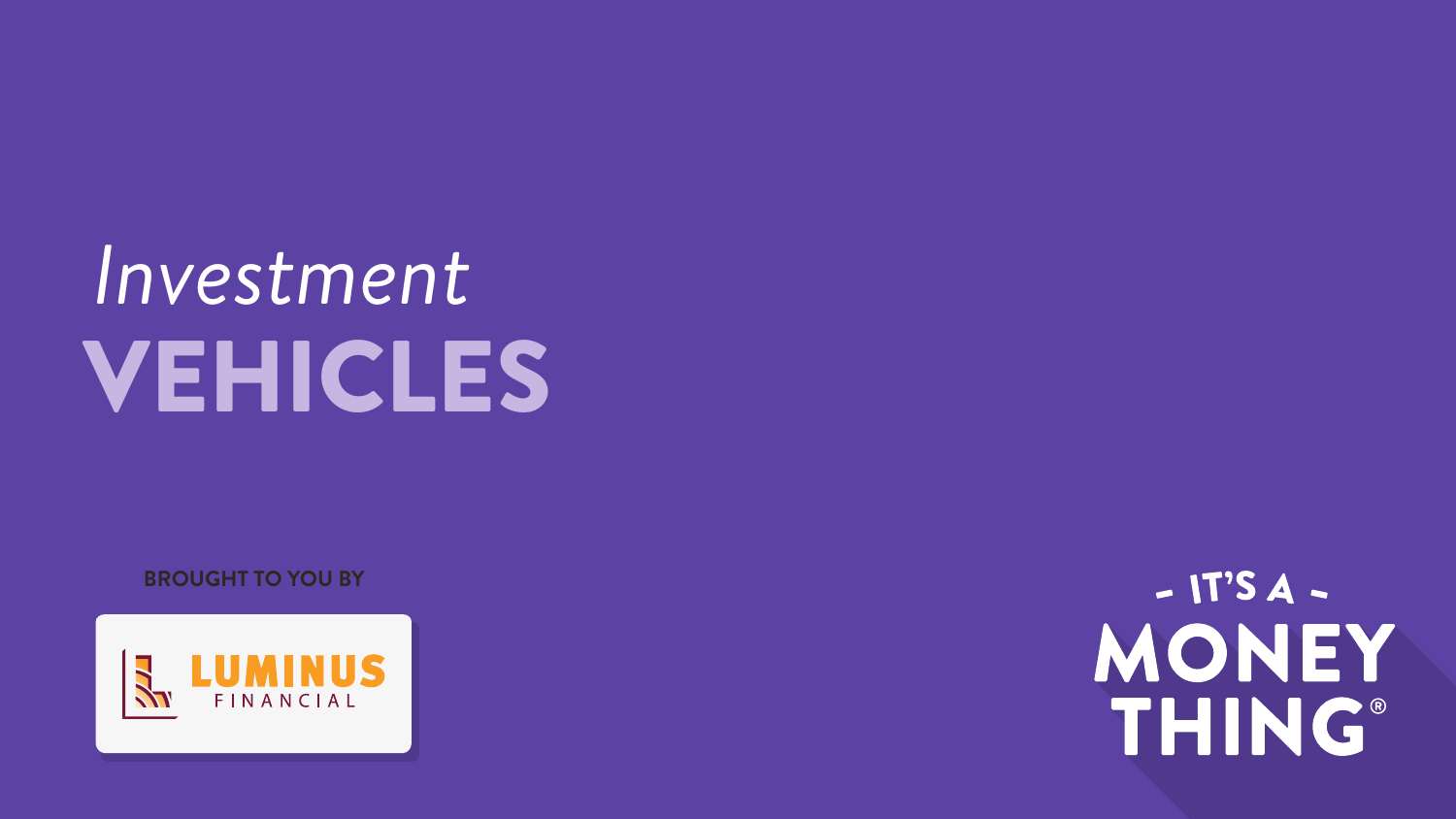

# **First-time investor?**

Do your homework before investing your hard-earned cash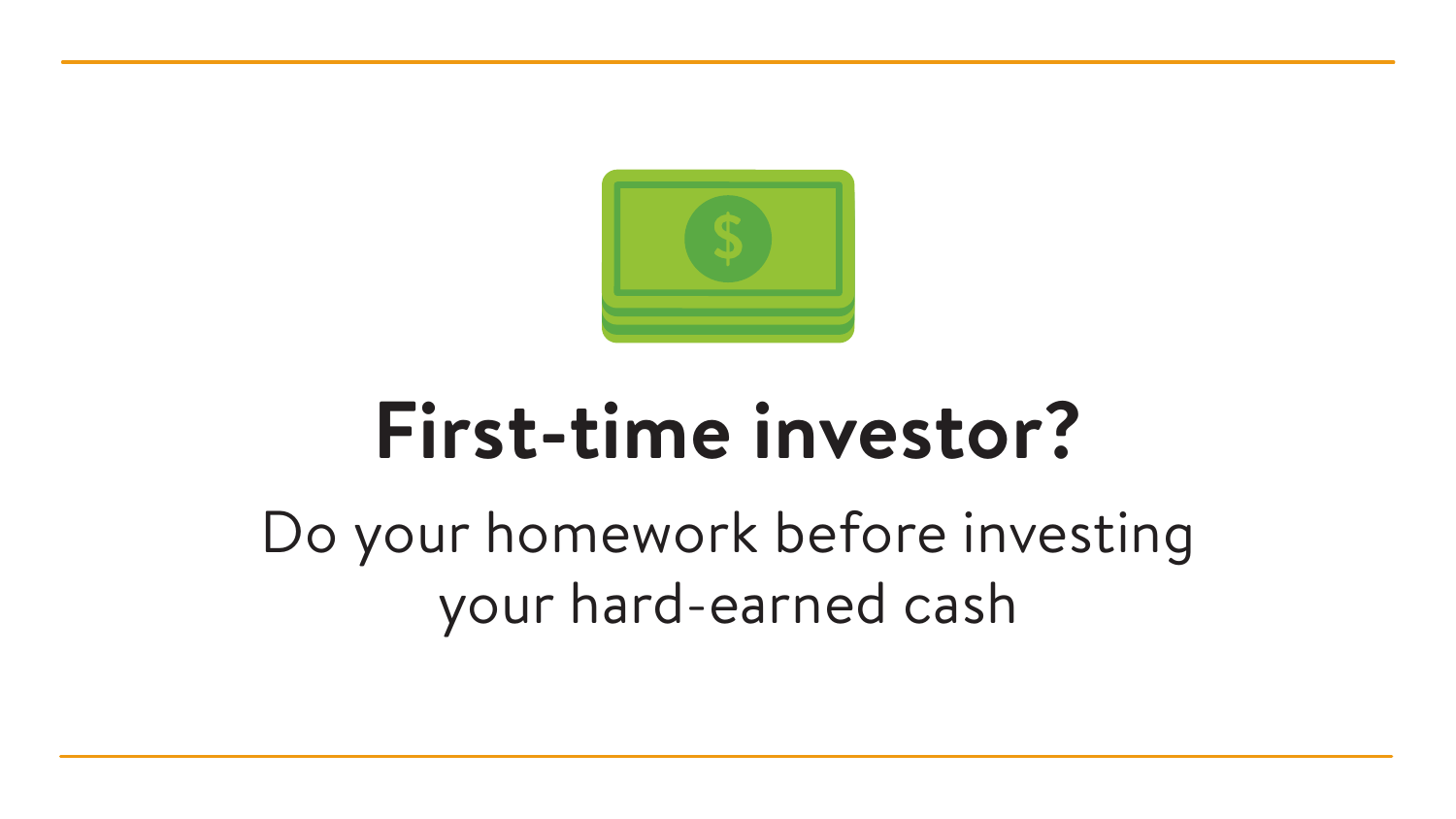### **Unless you can predict the future, investing is a risky business**

Know your goals, your needs and your tolerance for risk before you put your money at stake

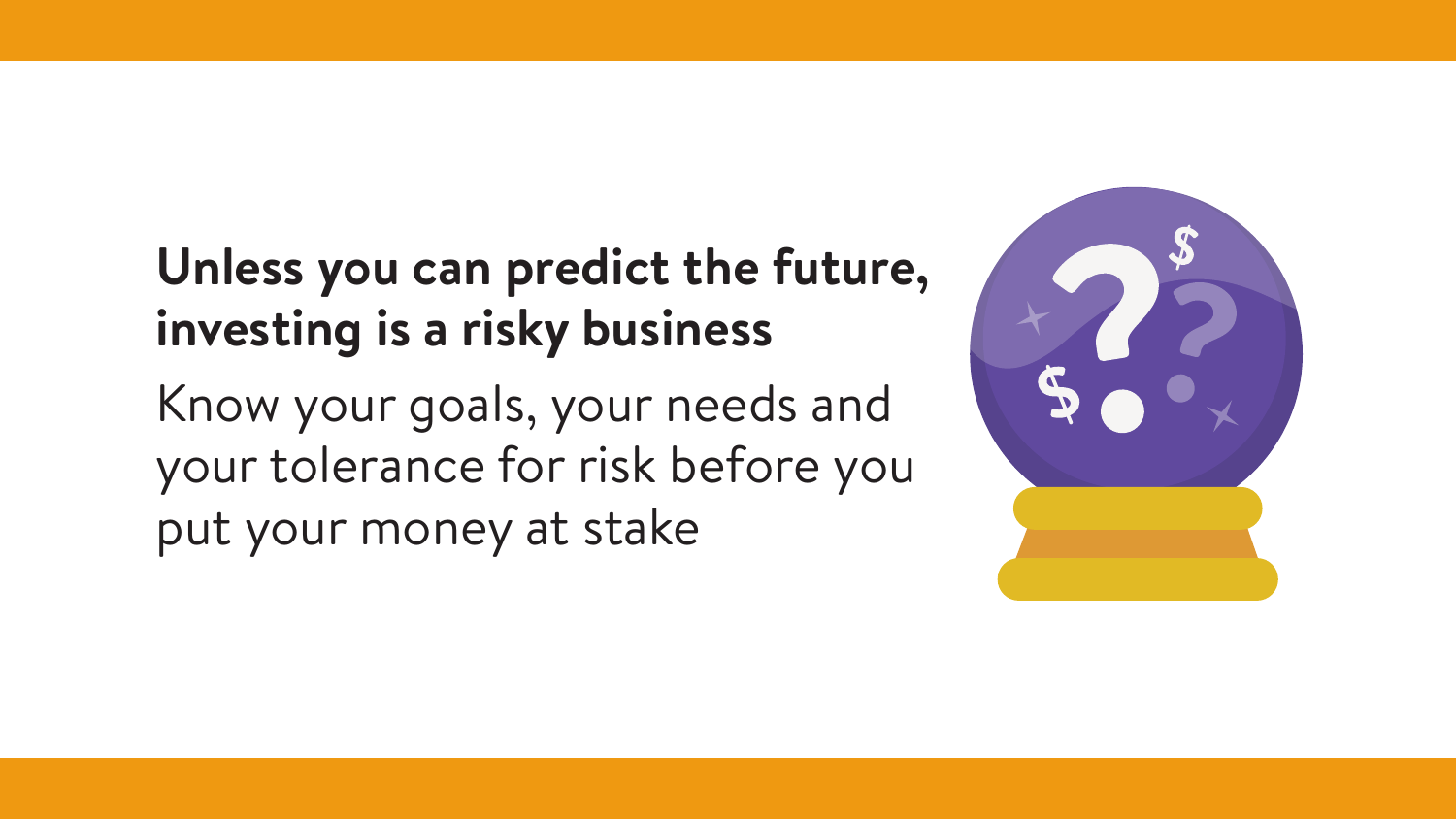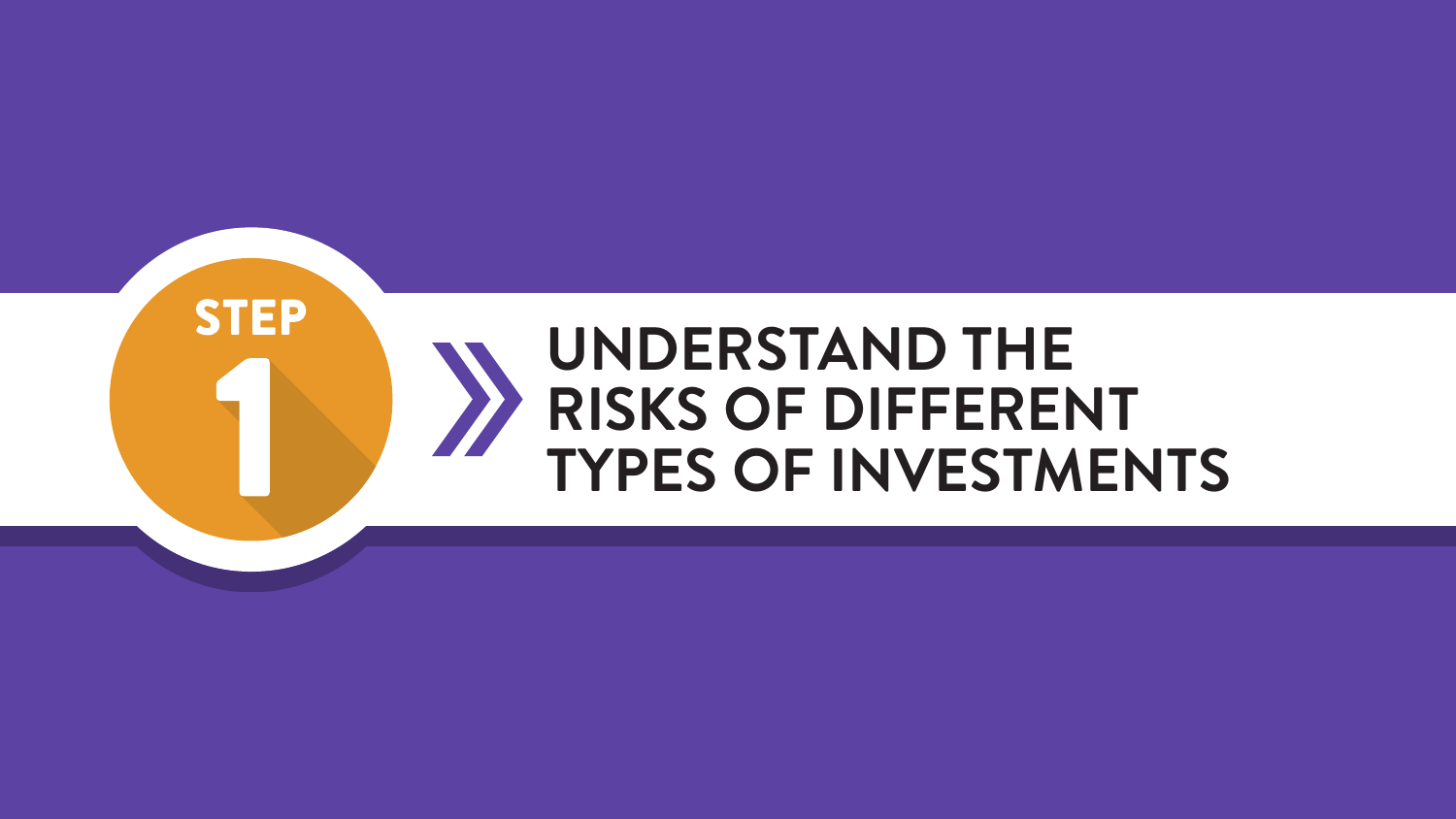### A blend of mutual funds with stocks and bonds

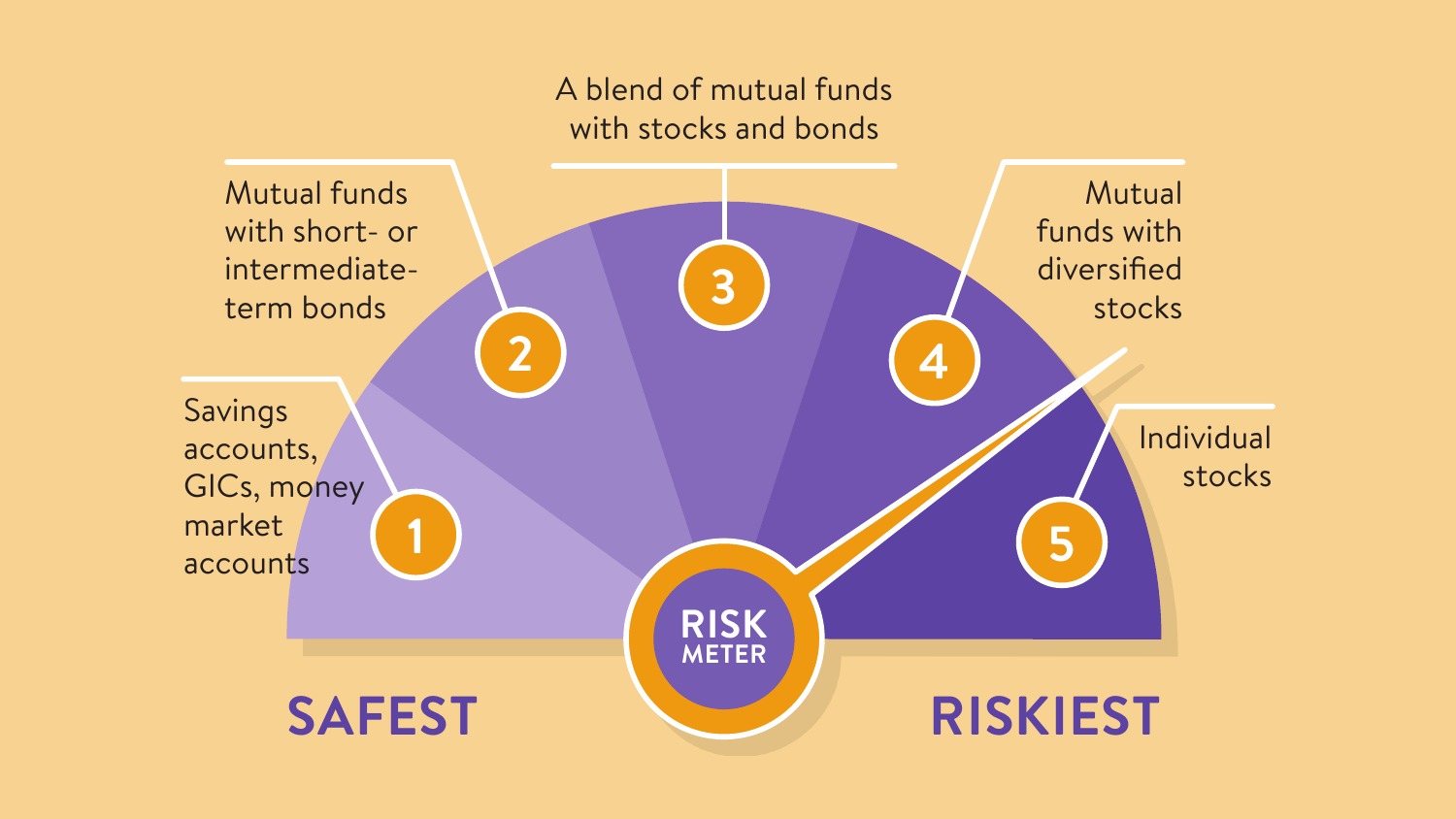### **Stocks and bonds are the two main vehicles that you are likely to invest in**

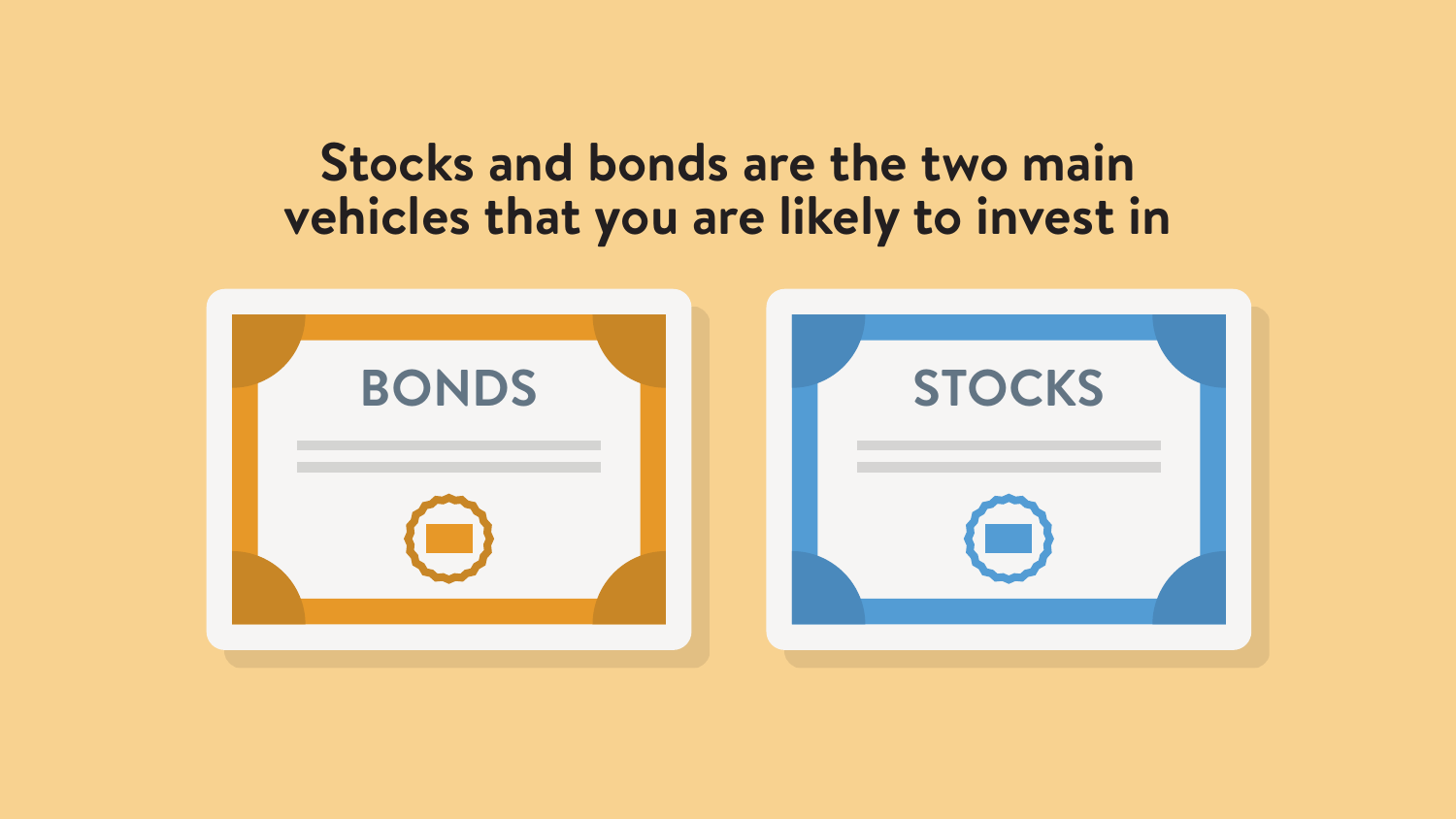

A bond is a debt security the issuer owes the holders a debt, and is obliged to repay the principal and interest

### **More stable**

**Lower potential gain**

**Risk of issuer not paying you back**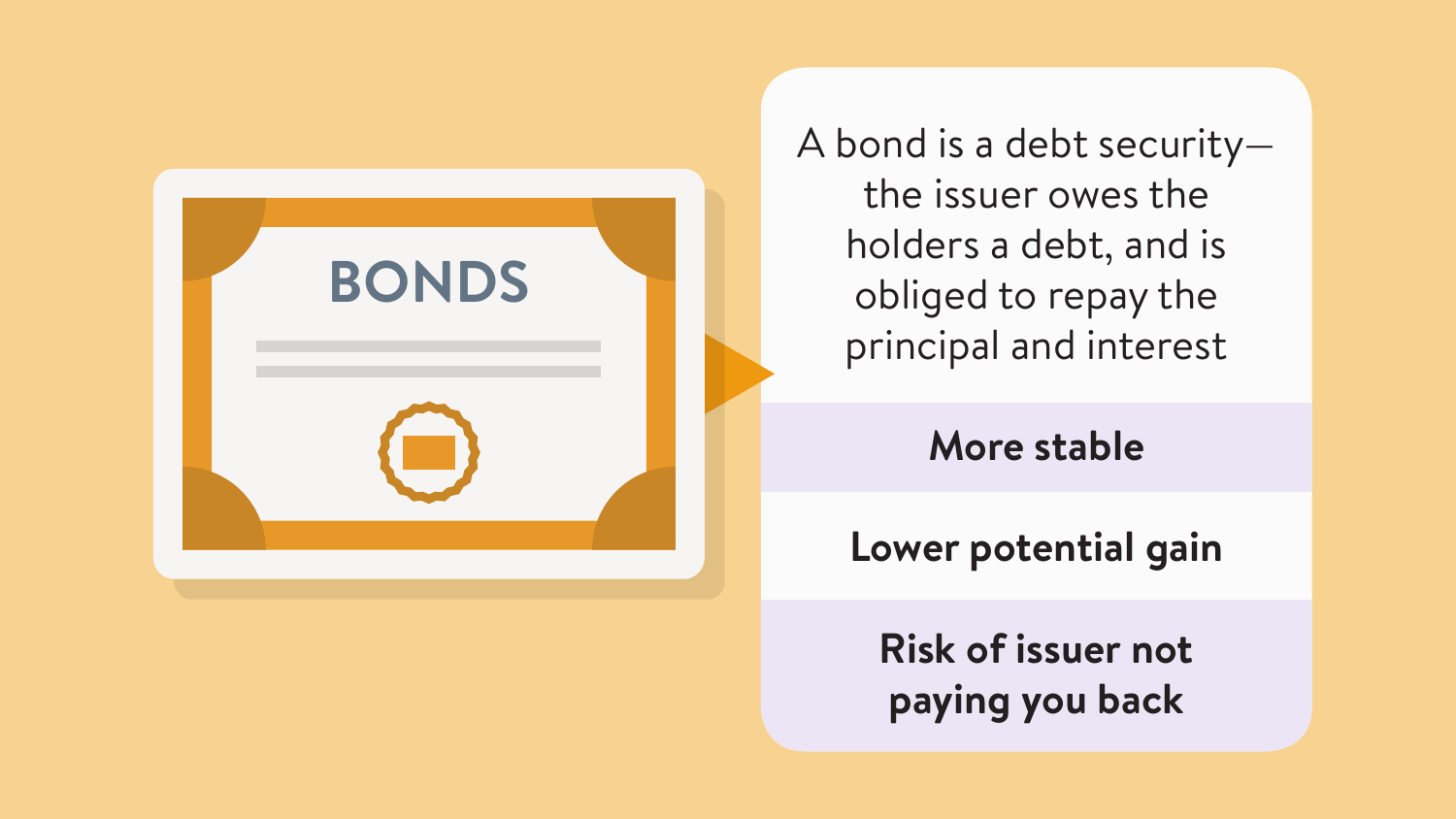

Stock is capital raised by a corporation through the issuance and distribution of shares through financial markets

### **Less stable**

**Higher potential gain**

**Risk of company failure**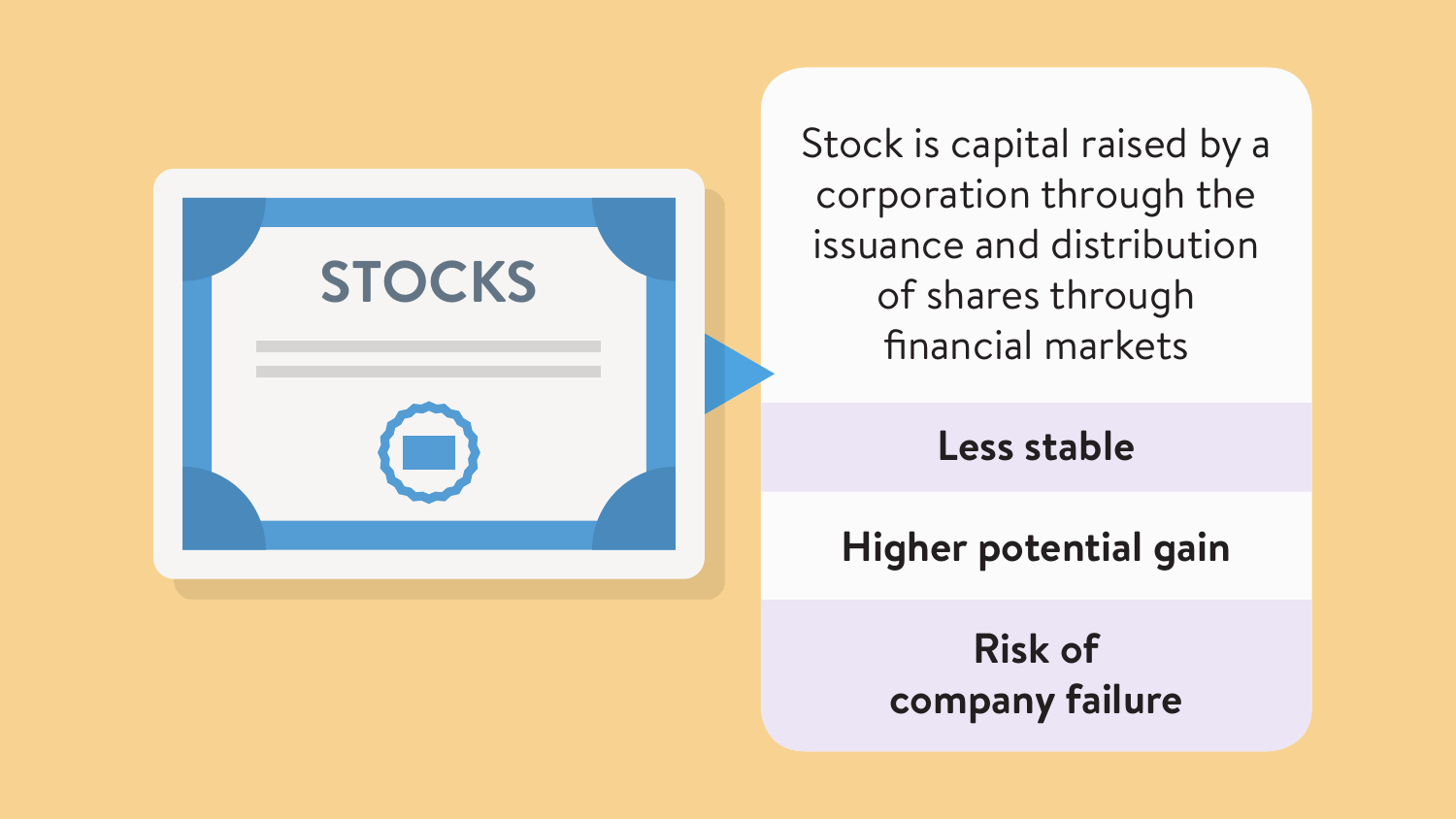**If trading individual stocks and bonds feels too risky to you, investing in mutual funds is another option to consider**

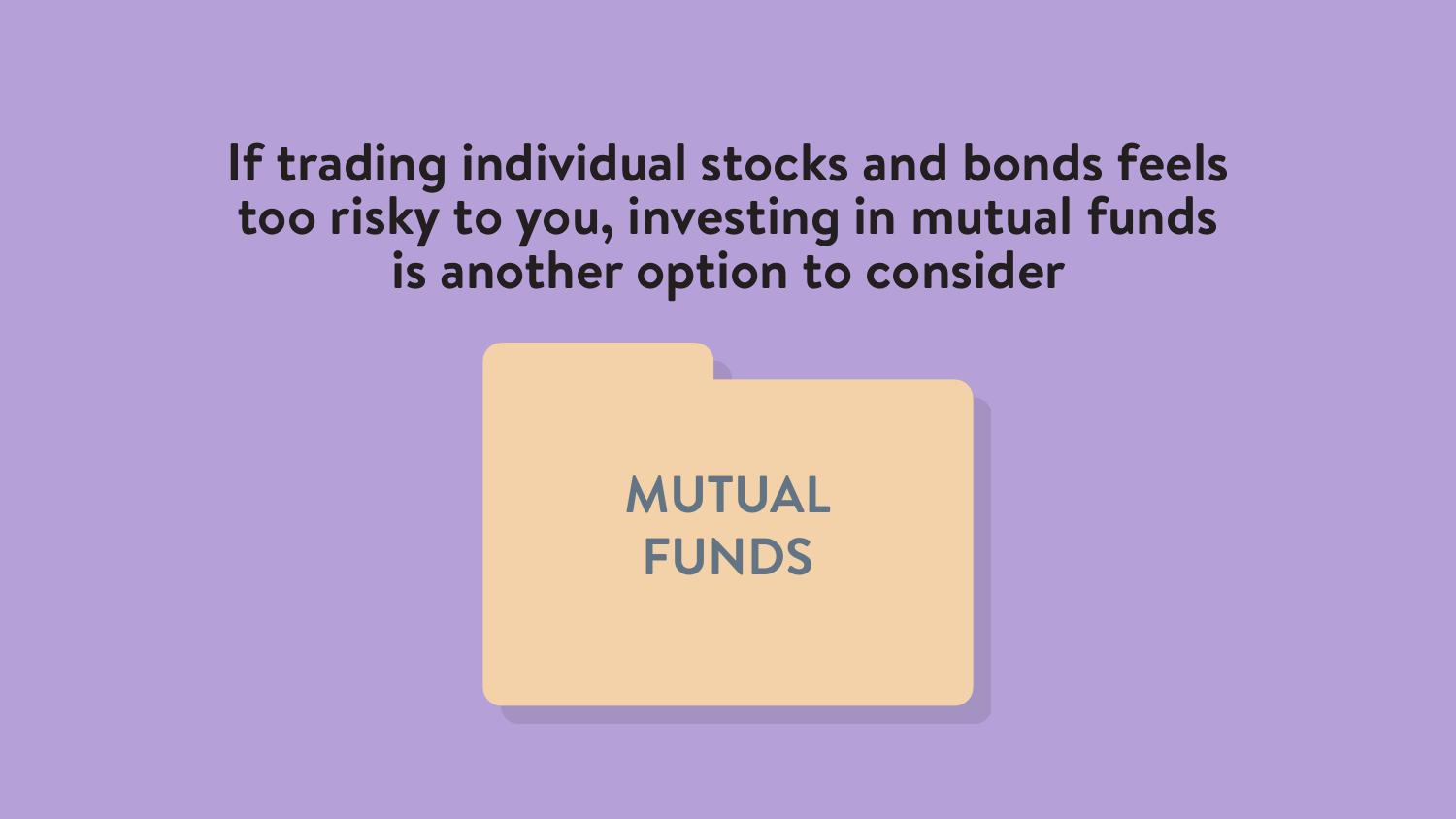### **MUTUAL FUNDS**

### **A mutual fund is a collection of stocks or bonds**

Your money is pooled with the money of other investors into a fund that is invested in anywhere from a few dozen to hundreds of different securities

Managed by an expert fund manager who reports to a board of directors

Provides you with professional money management as well as instant diversification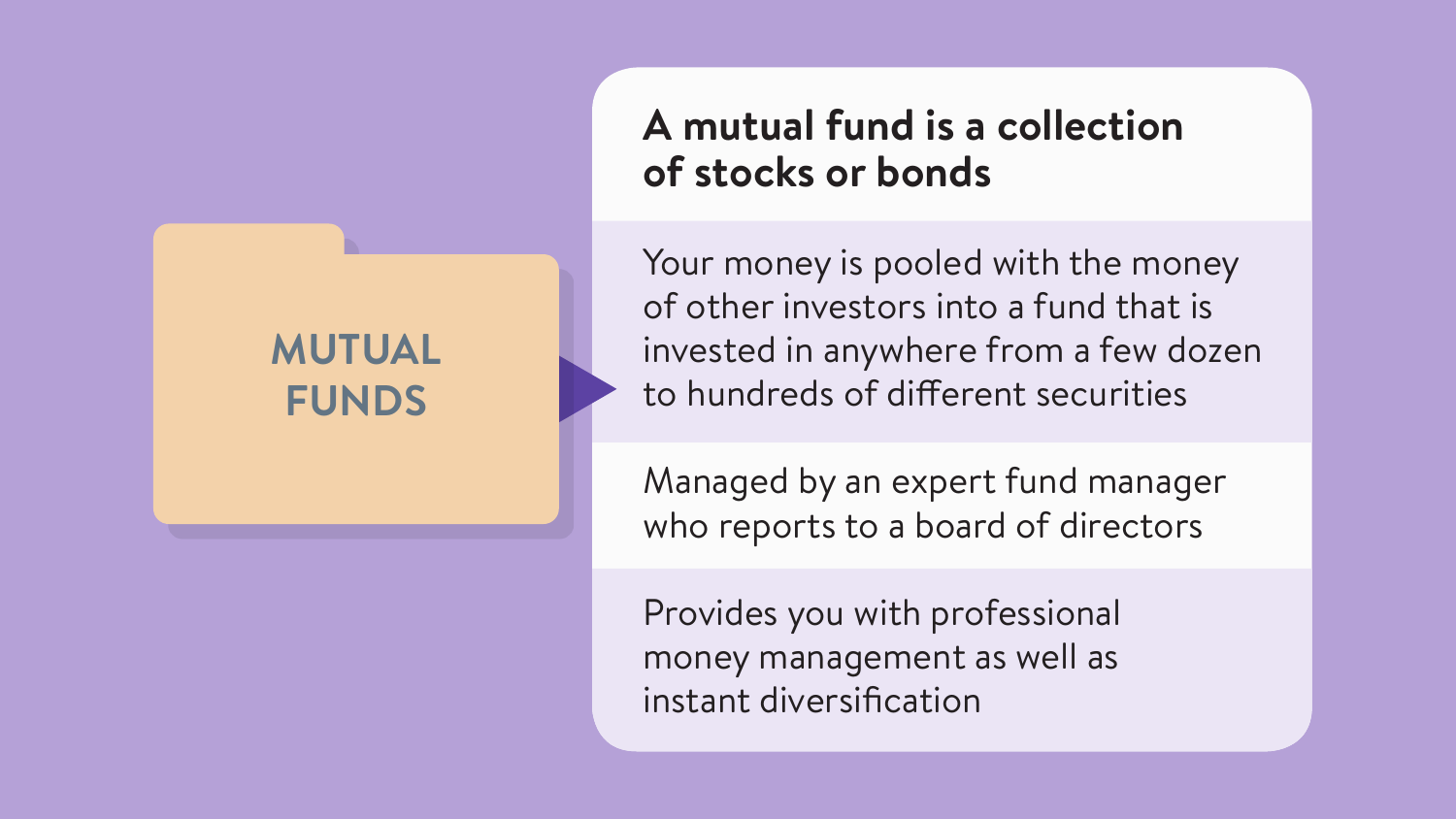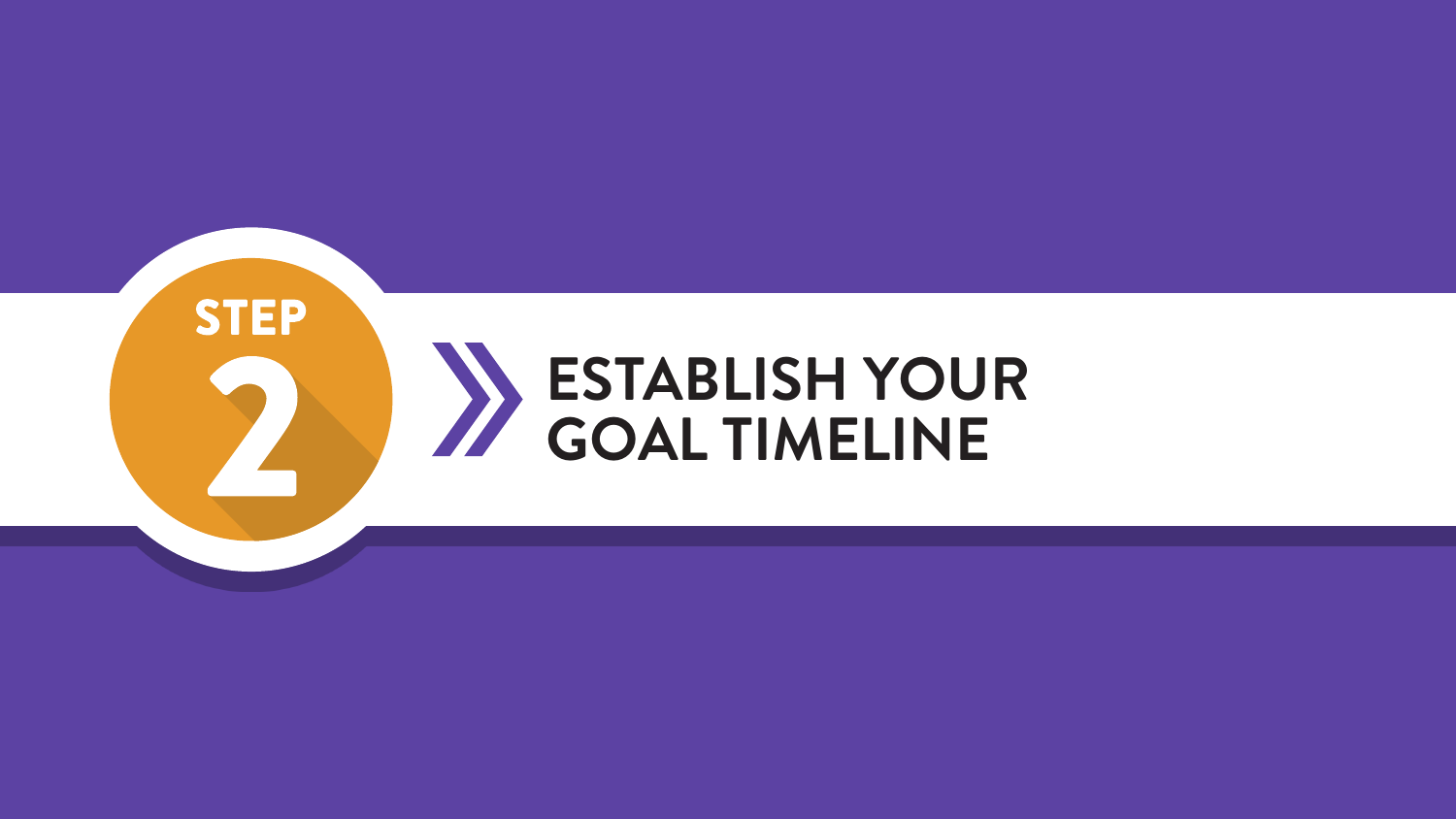### **The time horizons of your goals will have an impact on where you put your money**

- With a shorter time span, a more conservative investment vehicle is typically in order
- With a longer horizon, your investment has time to weather more risk

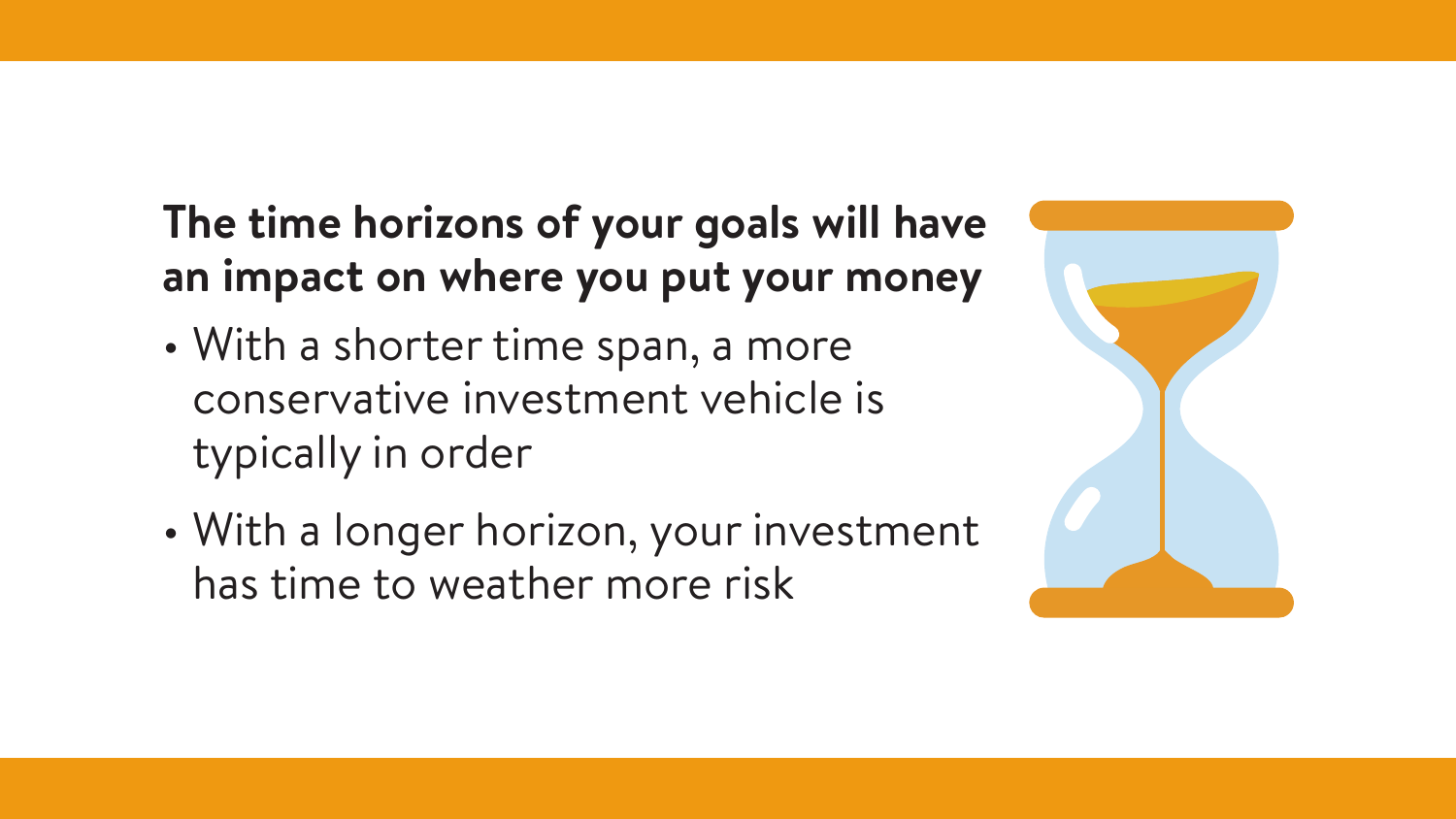![](_page_12_Picture_0.jpeg)

Savings account or a mutual fund with short-term bonds

Balanced mutual funds

Stock-focused

mutual funds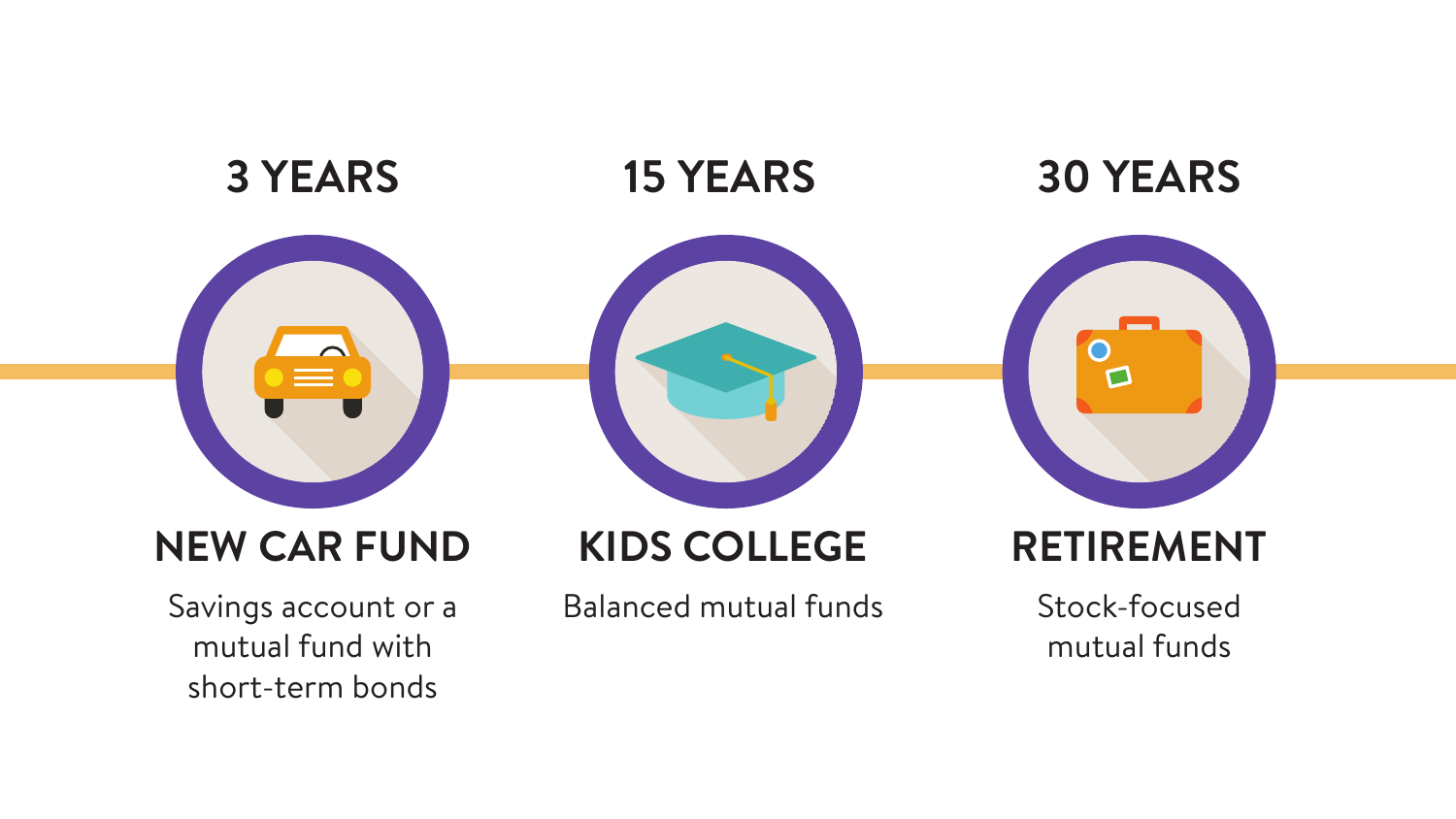![](_page_13_Picture_0.jpeg)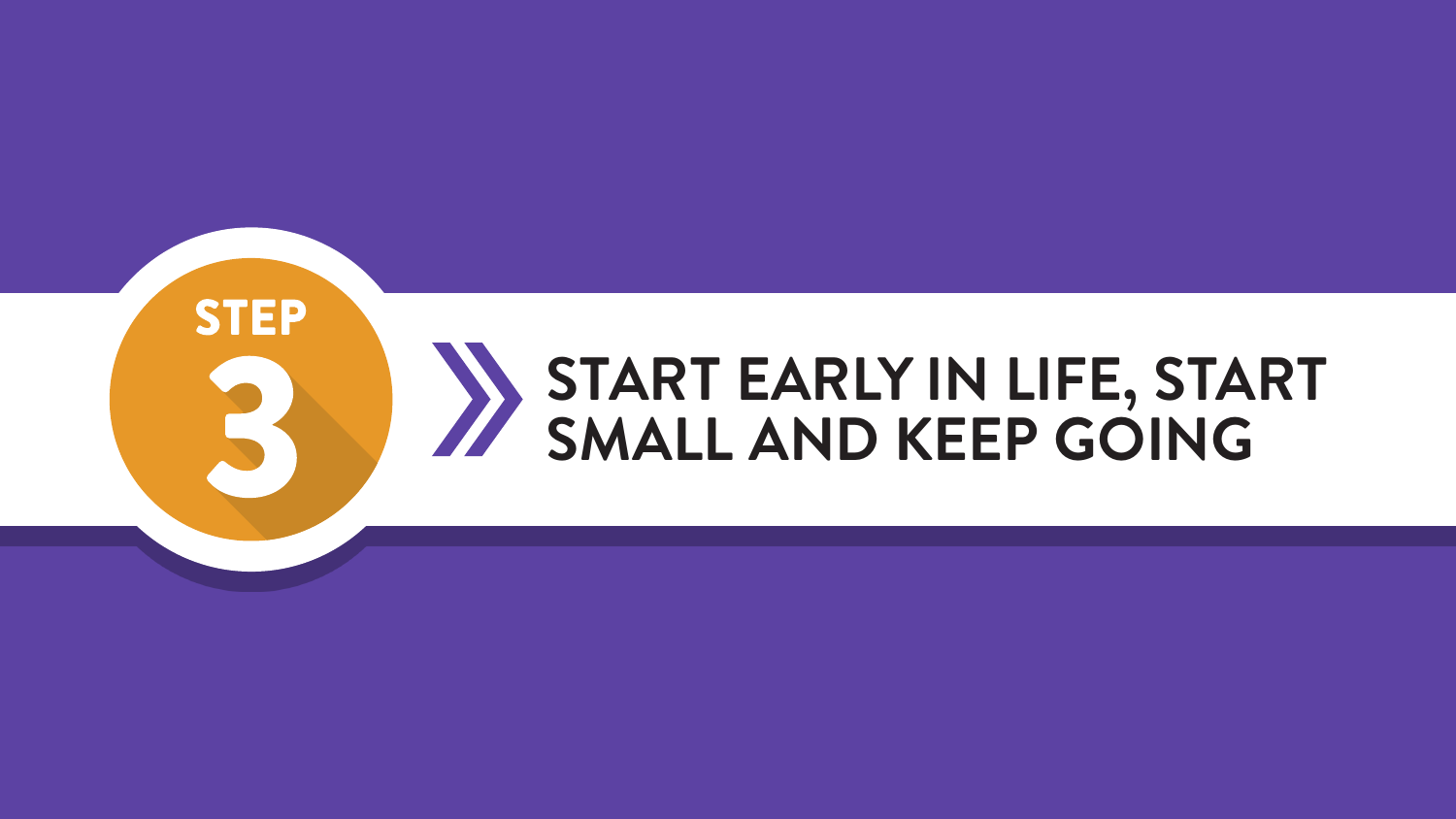## **When you are starting to invest, it is best to start small and take risks only with money that you are prepared to lose**

You'll have two main choices for actually investing your money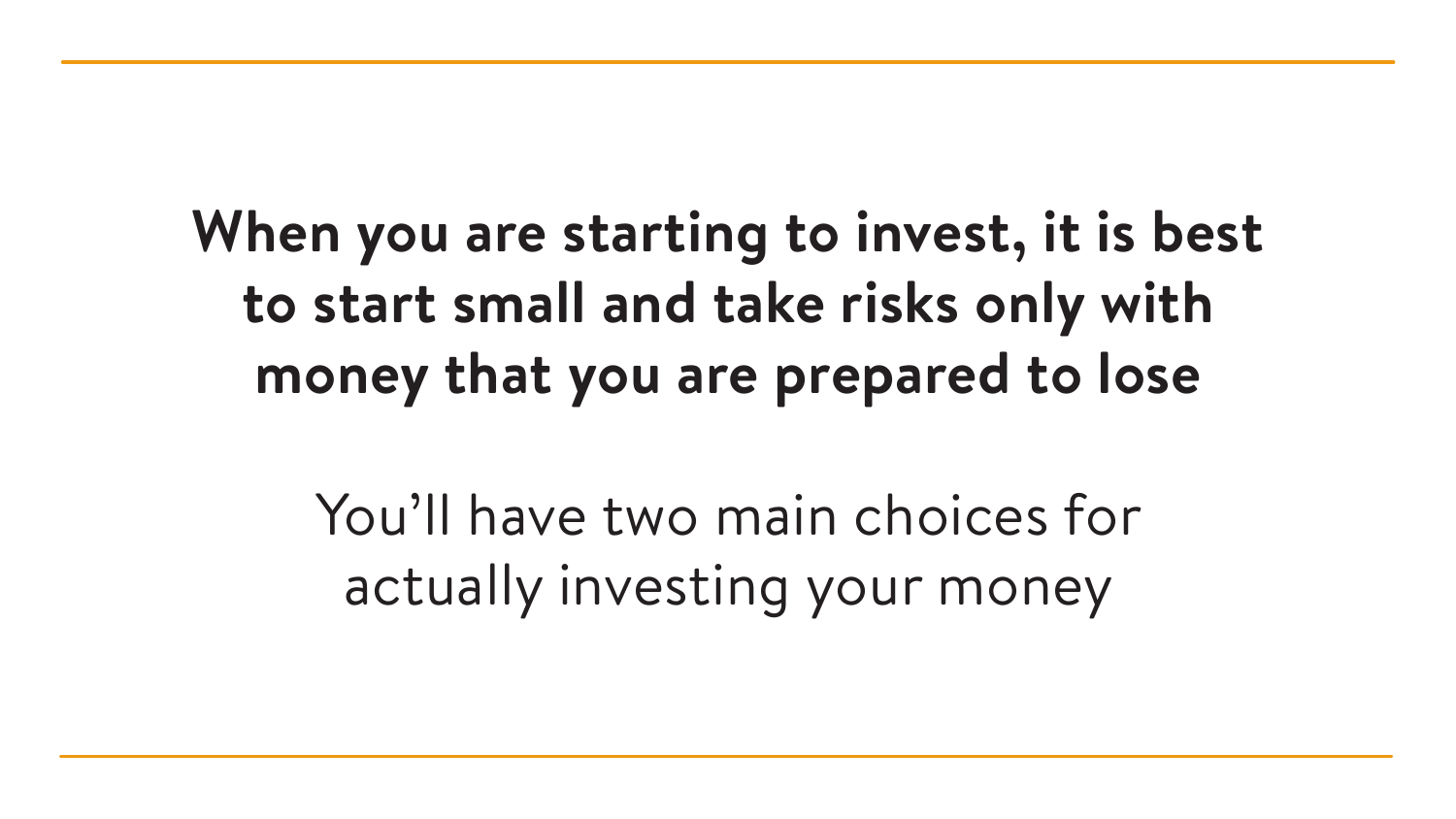Utilizing the services of a financial advisor at your bank, credit union or specialized investment firm is the traditional way to invest in stocks, bonds and mutual funds

Direct investing, self-directed investing, do-it-yourself investing—no matter how you describe it, investing on your own is a real option today, thanks to technology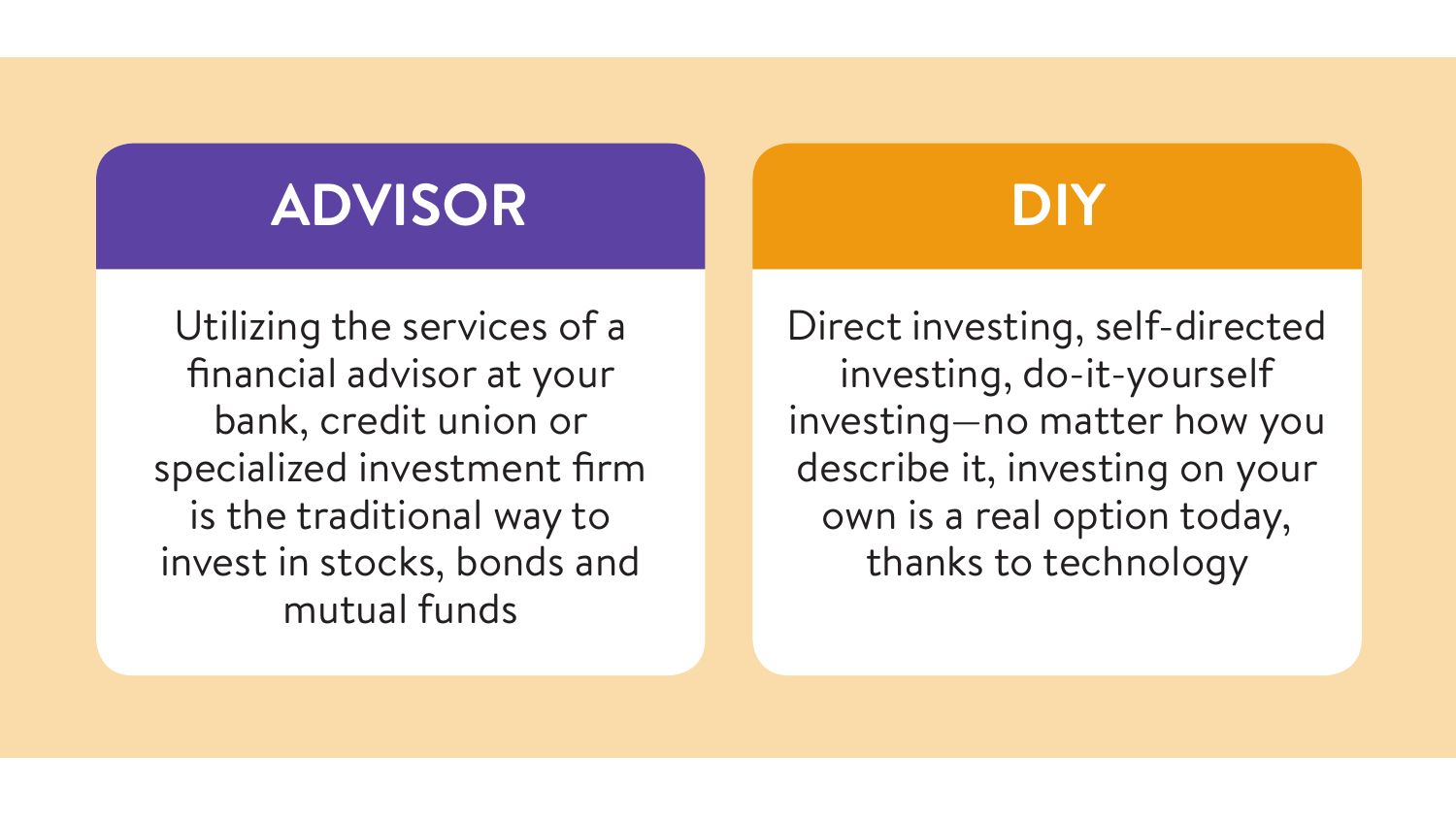Purchases and trades are facilitated through your advisor

Trades are conducted by you through an online discount brokerage

Broker commissions and maintenance fees can be expensive

Typically lower fees and more transparency; you are closer to the process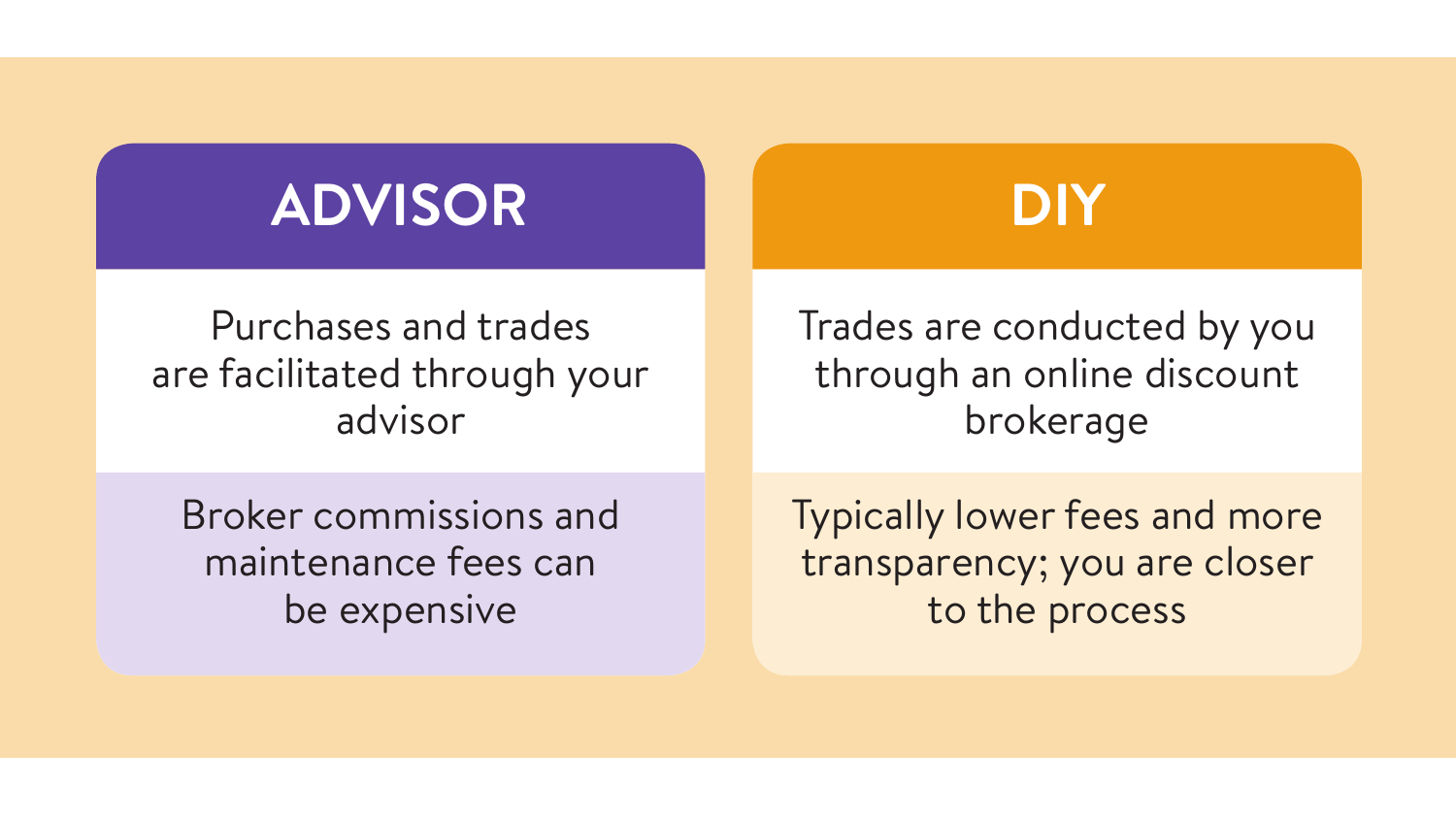Educated professionals are guiding you

Less time on your part

Learning and research are totally up to you

Can be time-consuming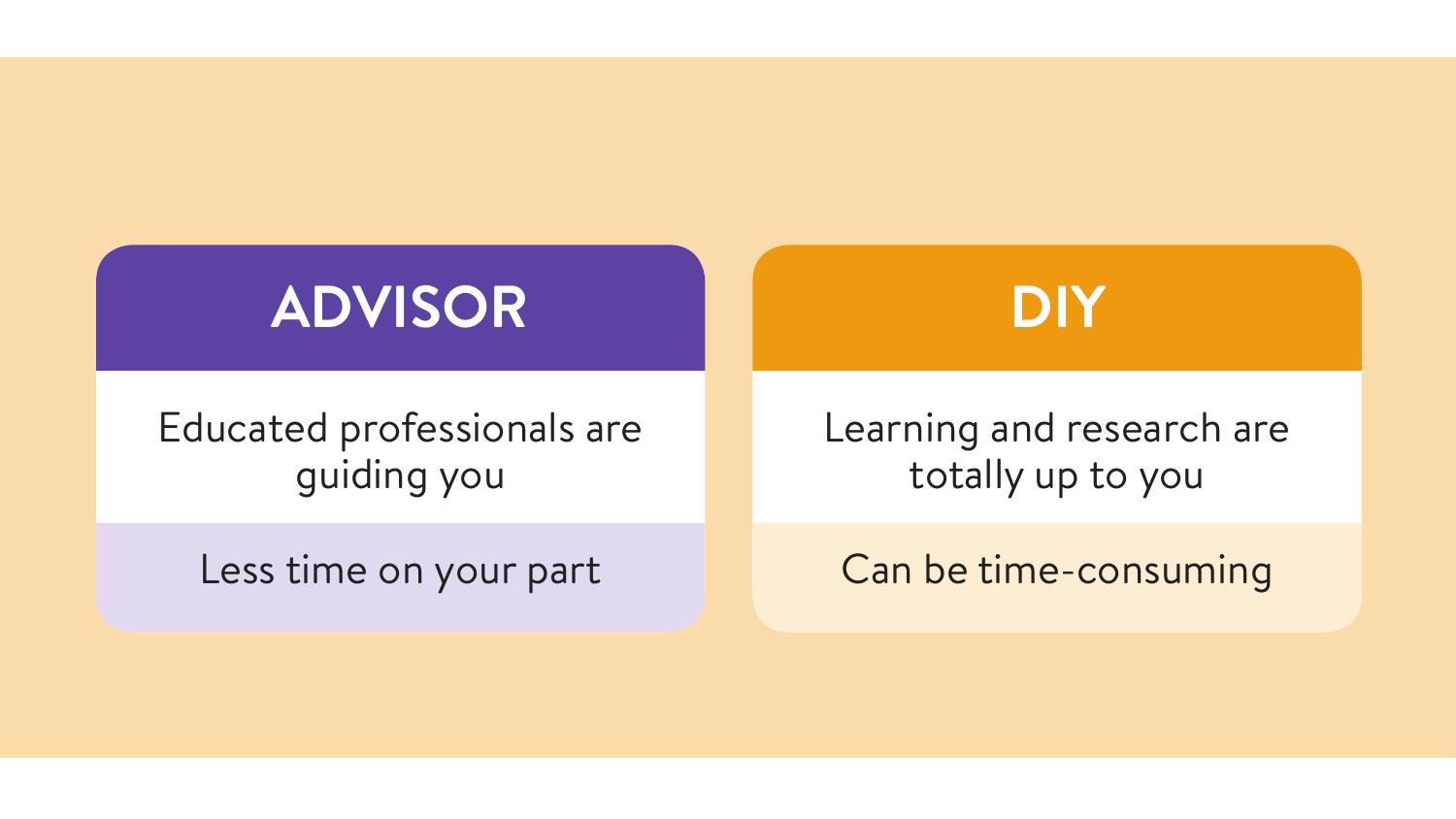Less stressful, as you are relying on a proven coach

Even though you are relying on expert advice, there are no guarantees

Your emotions can get the best of you

Your personal decisions and mistakes can be costly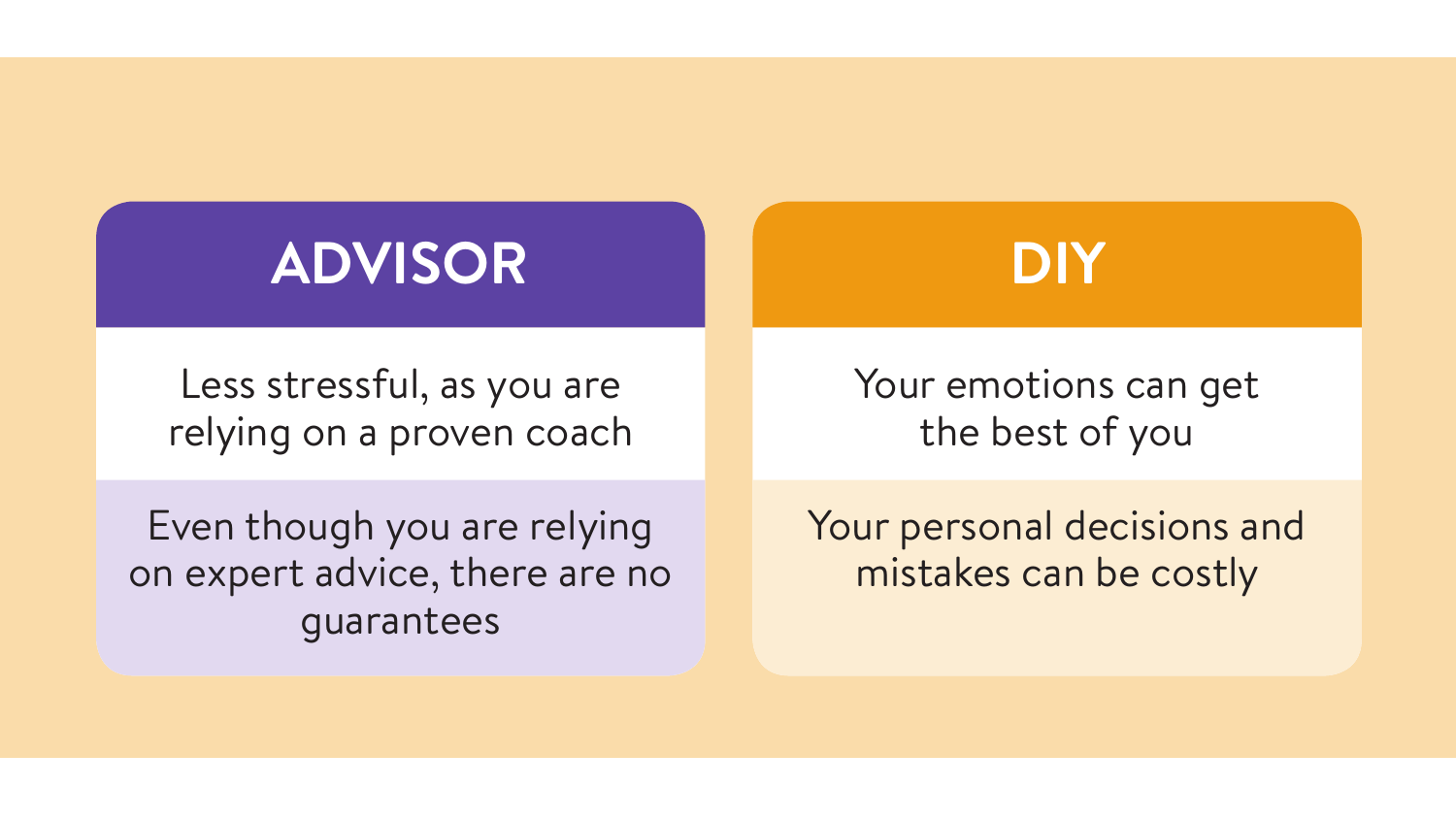![](_page_19_Picture_0.jpeg)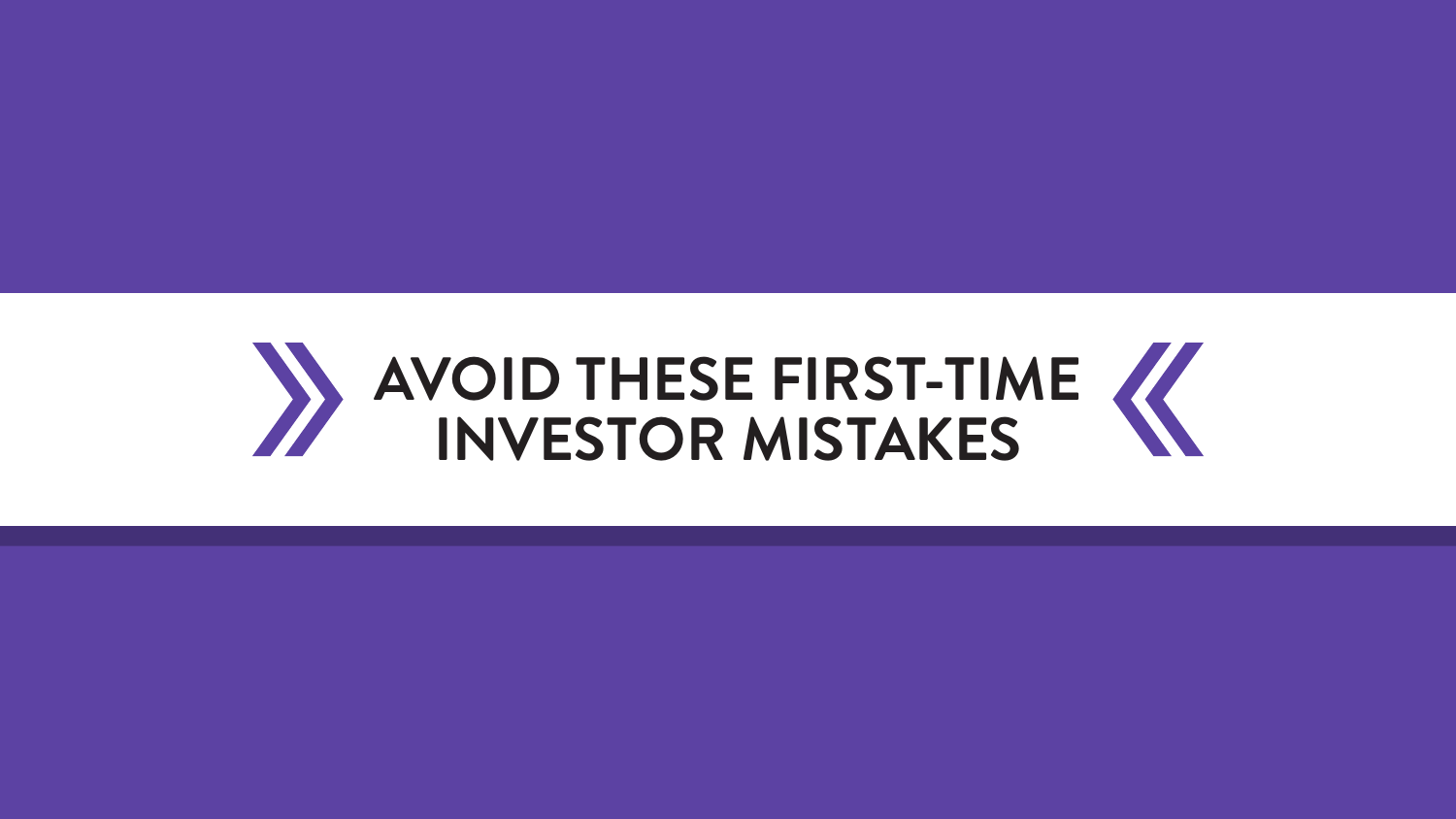![](_page_20_Picture_0.jpeg)

## **Jumping in feet first**

The basics of investing are quite simple in theory—buy low and sell high

However, don't be fooled by this overly simplistic view of the financial markets

It is important to study up before jumping in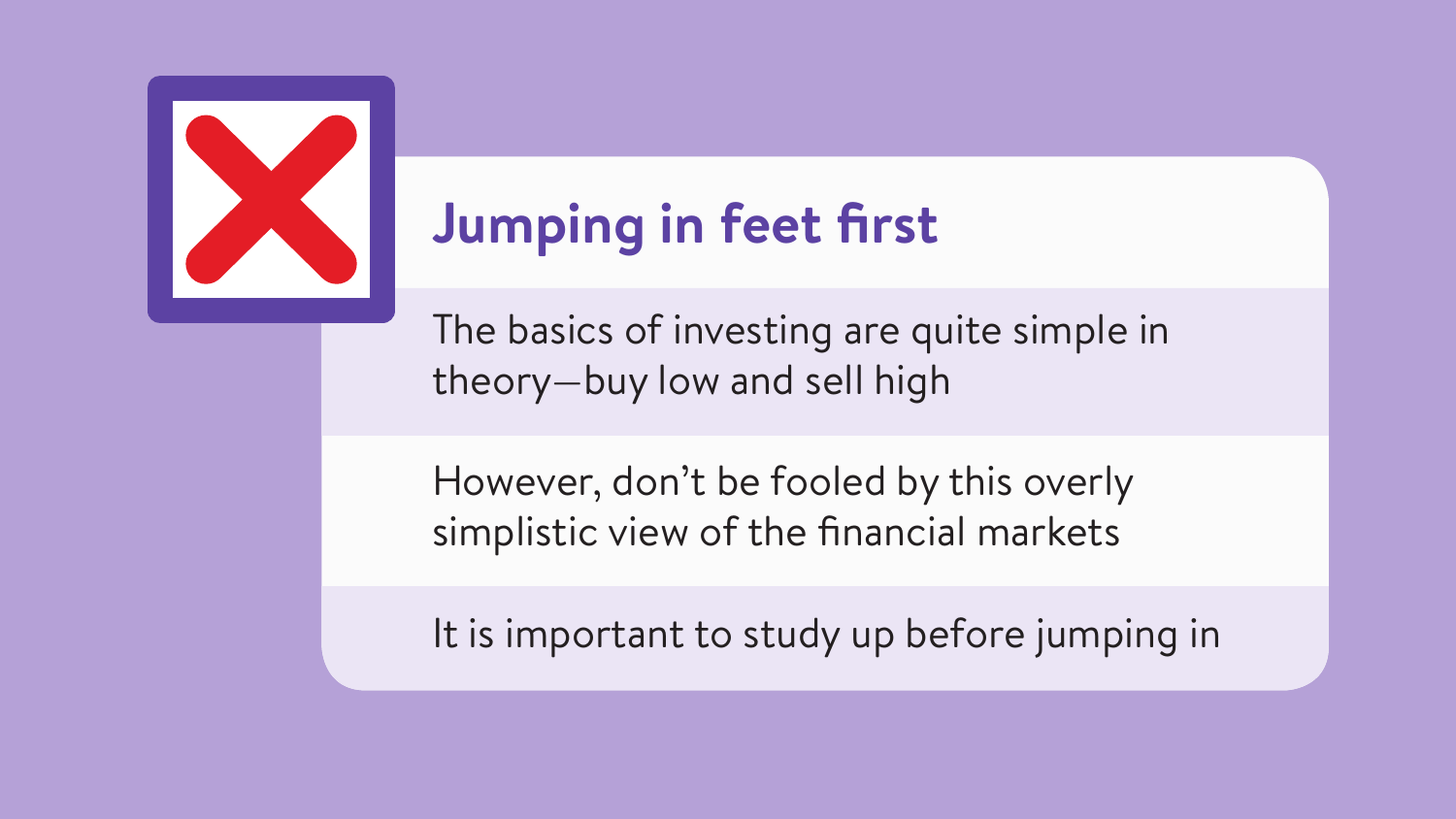![](_page_21_Picture_0.jpeg)

## **Playing penny stocks**

At first glance, penny stocks seem like a great idea—with as little as \$100, you can get a lot more shares in a penny stock than in a blue chip stock that might cost \$50 a share

Unfortunately, what penny stocks offer in potential profitability has to be measured against the volatility that they face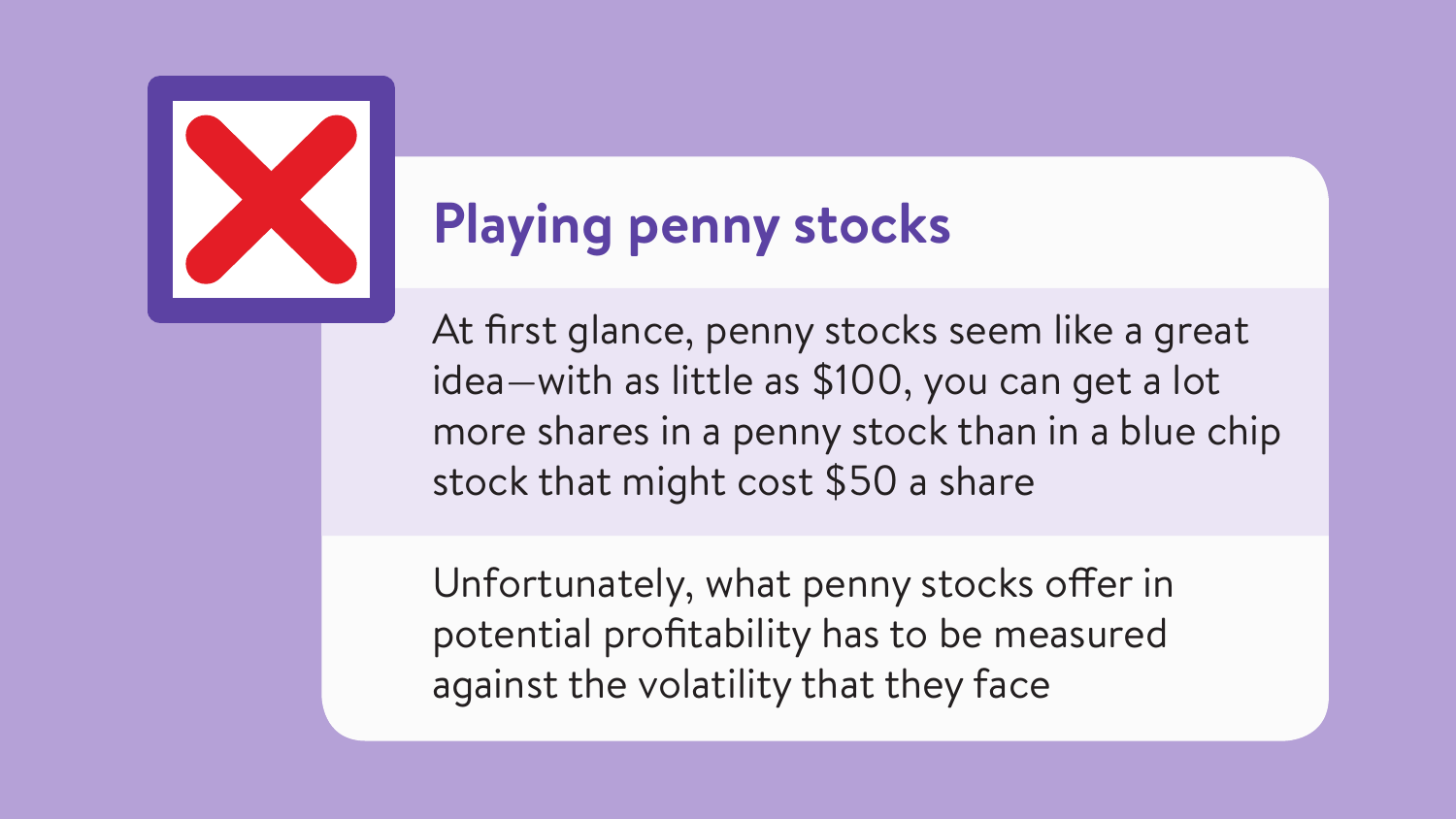![](_page_22_Picture_0.jpeg)

## **Going all-in with one investment**

Investing 100% of your money in a specific market, whether it's the stock market, commodity futures, foreign exchange or even bonds, is not a good move

It is better to diversify your risk by putting your dollars into a variety of investment vehicles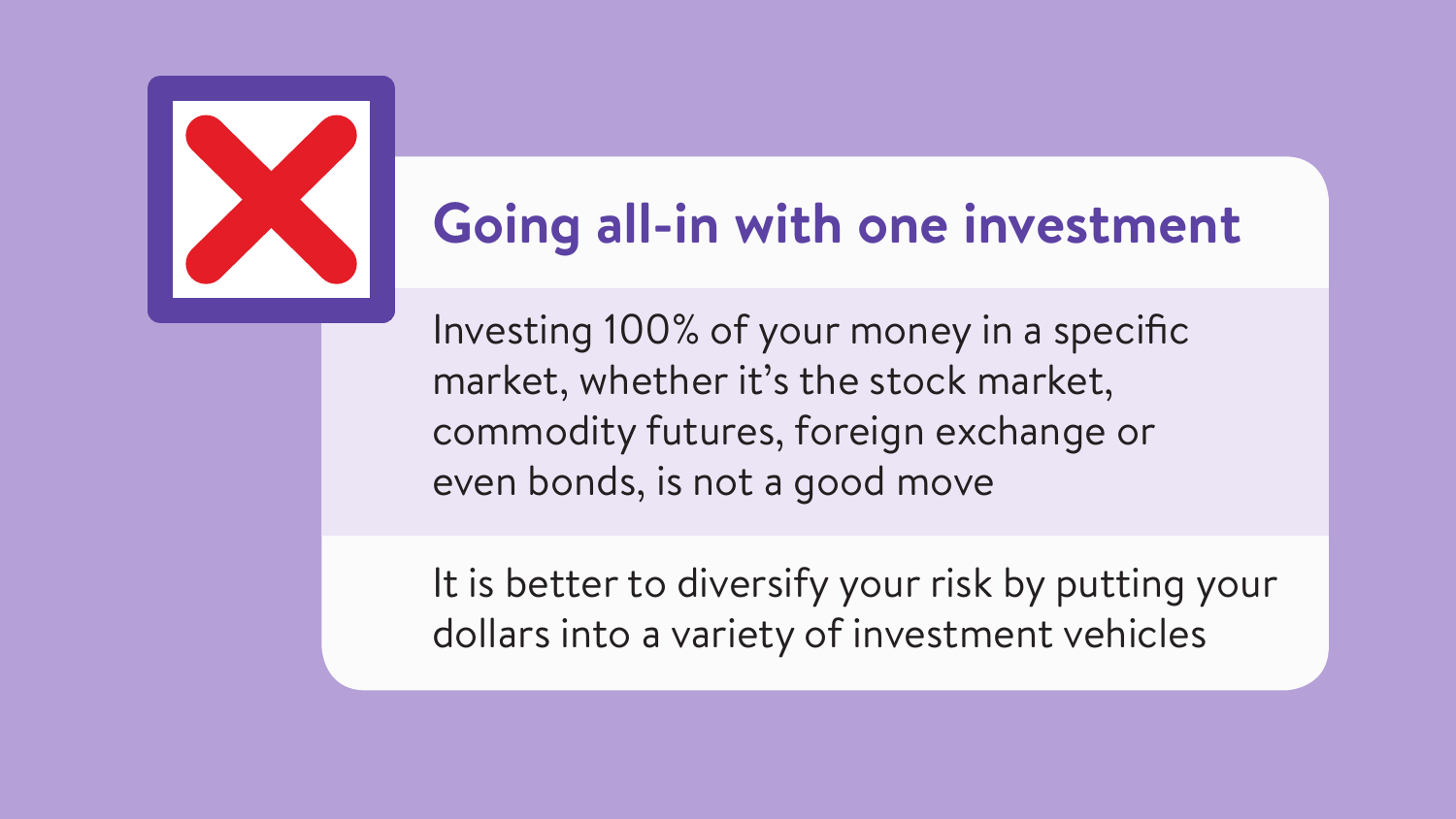![](_page_23_Picture_0.jpeg)

## **Investing all of your cash reserves**

Studies have shown that cash put into the market in bulk, rather than incrementally, has a better overall return; however, this doesn't mean you should invest all of the money you have

You should always have cash available for emergencies and other opportunities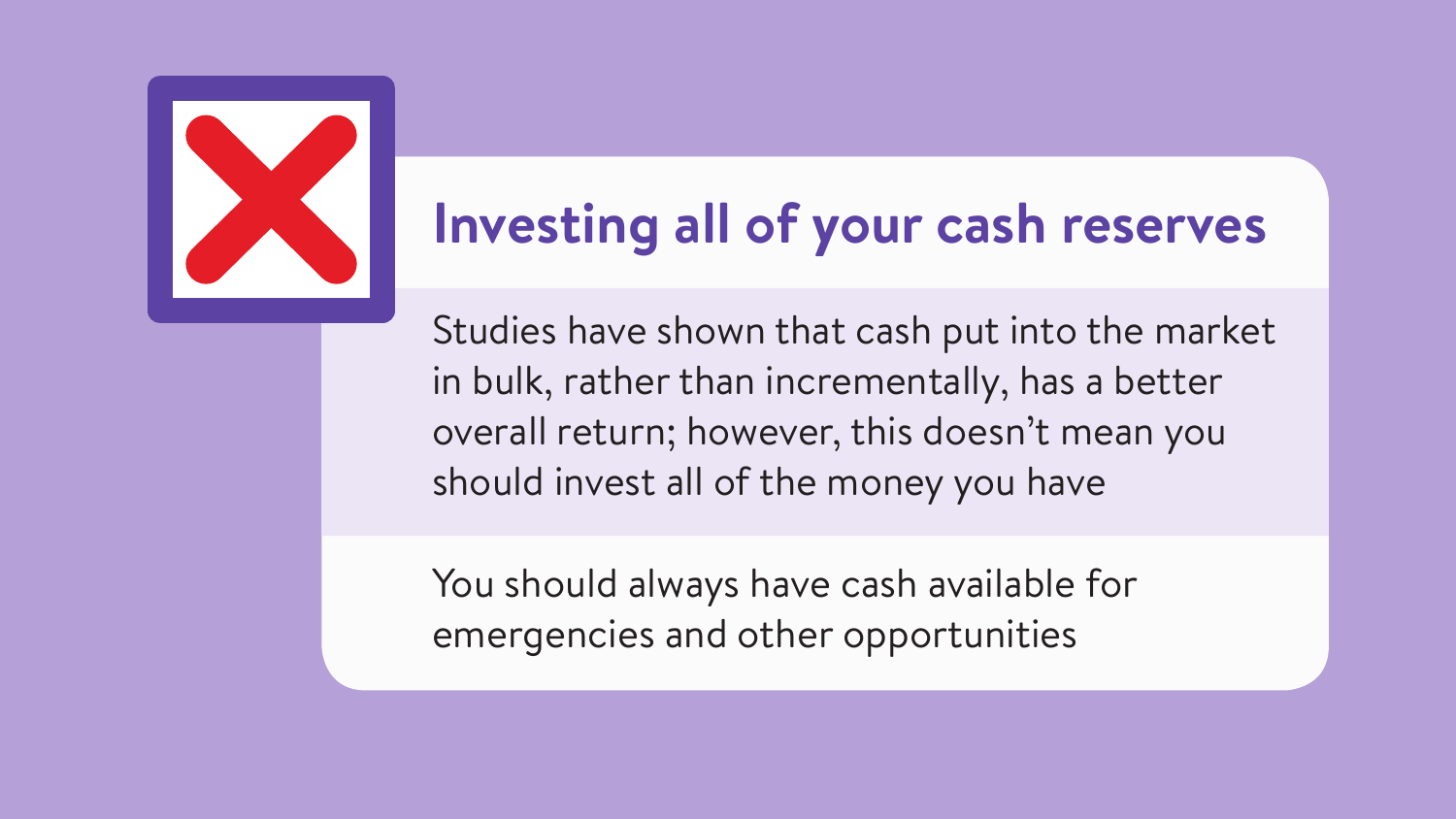![](_page_24_Picture_0.jpeg)

### **Chasing news**

Investing based on news is a terrible move for first-time investors. Trying to guess what will be the next revolutionary product or basing a decision on a rumour of earth-shattering earnings is not a recipe for success

Rather than following rumours, the ideal first investments are in companies you understand and have personal experience with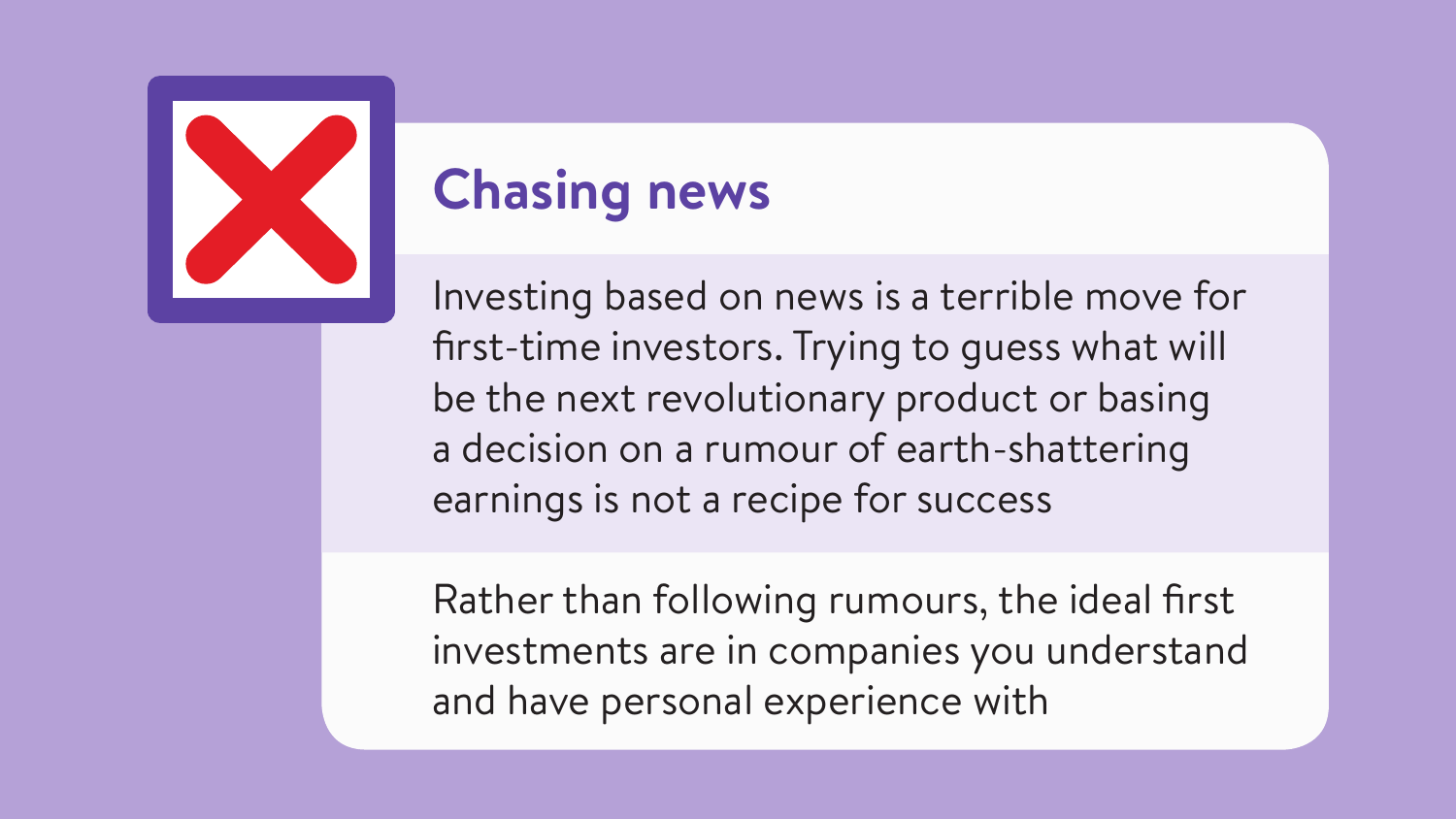### **INVESTING CAN BE RISKY**

**Investments made in stocks, bonds and mutual funds carry the risk of losing money, even when made through a financial advisor or financial institution**

![](_page_25_Picture_2.jpeg)